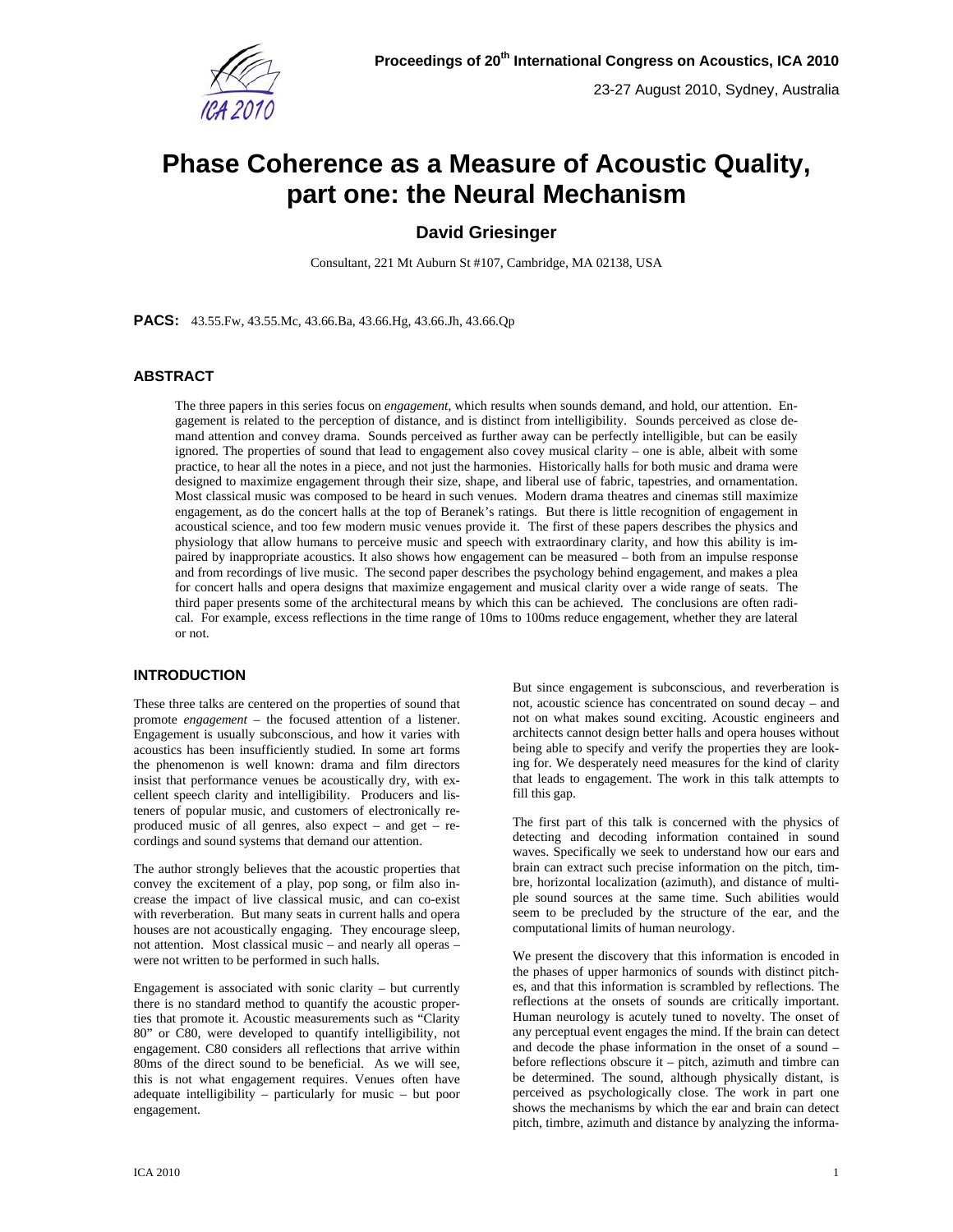tion that arrives in a 100ms window after the onset of a particular sound event.

But the significance of this discovery for these papers is that phase information is scrambled predictably and quantifiably by early reflections. Given a binaural impulse response or a recording of a live performance the degree of harmonic phase coherence in a 100ms window can be used to measure the degree of engagement at a particular seat.

Because engagement is mostly subconscious and largely unknown in acoustic literature, part two of this talk presents some of the experiences and people that taught me to perceive and value engaging sound. Together these experiences become a plea for hall designs that deliver excitement and clarity along with reverberation. Part three of this talk presents some of the reasons a few well known halls are highly valued, and how new halls can mimic them.

#### **"NEAR", "FAR" AND LOCALIZATION**

The perception of engagement and its opposite, muddiness, are related to the perception of "near" and "far". For obvious reasons sounds perceived as close to us demand our attention. Sounds perceived as far can be ignored. Humans perceive near and far almost instantly on hearing a sound of any loudness, even if they hear it with only one ear – or in a single microphone channel. An extended process of elimination led the author to propose that a major cue for distance- or near and far – was the phase coherence of upper harmonics of pitched sounds. [1], [2]. More recent work on engagement – as distinct from distance – led to the realization that engagement was linked to the ability to reliably perceive azimuth, the horizontal localization of a sound source. For example, if the inner instruments in a string quartet could be reliably localized the sound was engaging. When (as is usually the case) the viola and second violin could not be localized the sound was perceived as muddy and not engaging. Engagement is usually a subconscious perception, and is difficult for subjects to identify. But localization experiments are easy to perform reliably. I decided to study localization as a proxy for engagement.

#### **Direct sound, Reflections, and Localization**

Accurate localization of a sound source can only occur when the brain is able to perceive the direct sound – the sound that travels directly from a source to a listener – as distinct from later reflections. Experiments by the author and with students from several universities discovered that the ability to localize sound in the presence of reverberation increased dramatically at frequencies above 700Hz. Localization in a hall is almost exclusively perceived through harmonics of tones, not through the fundamentals. Further experiments led to an impulse response based measure that predicts the threshold for horizontal localization [3][4]. The measure simply counts the nerve firings that result from the onset of direct sound above 700Hz in a 100ms window, and compares that count with the number of nerve firings that arise from the reflections in the same 100ms window.

$$
S = 20 - 10 * \log \int_{.005}^{\infty} p(t)^2 dt
$$

*LOC* in  $dB =$ 

$$
S-1.5+10^{*} \log \int_{0}^{0.05} p(t)^{2} dt
$$
  
\n
$$
-(1/D)^{*} \int_{0}^{D-0.05} POS(S+10^{*} \log \int_{0.05}^{\tau} p(t)^{2} dt) dt
$$
  
\n
$$
= (1/D)^{*} \int_{0}^{D-0.05} POS(S+10^{*} \log \int_{0.05}^{\tau} p(t)^{2} dt) dt
$$
  
\n
$$
= (1/D)^{*} \int_{0}^{D-0.05} POS(S+10^{*} \log \int_{0.05}^{\tau} p(t)^{2} dt) dt
$$
  
\n
$$
= (1/D)^{*} \int_{0}^{D-0.05} POS(S+10^{*} \log \int_{0.05}^{\tau} p(t)^{2} dt) dt
$$
  
\n
$$
= (1/D)^{*} \int_{0}^{D-0.05} POS(S+10^{*} \log \int_{0.05}^{\tau} p(t)^{2} dt) dt
$$
  
\n
$$
= (1/D)^{*} \int_{0}^{D-0.05} POS(S+10^{*} \log \int_{0.05}^{\tau} p(t)^{2} dt) dt
$$

In the equations above *S* is a constant that establishes a sound pressure at which nerve firings cease, assumed to be 20dB below the peak level of the sum of the direct and reverberant energy.  $p(t)$  is an impulse response measured in the near-side ear of a binaural head.  $p(t)$  is band limited to include only frequencies between 700Hz and 4000Hz. *LOC* is a measure of the ease of localization, where  $LOC = 0$  is assumed to be the threshold, and  $LOC = +3dB$  represents adequate perception for engagement and localization. *POS* means positive values only. *D* is the 100ms width of the window.

The first integral in *LOC* is the log of the sum of nerve firings from the direct sound, and second integral is the log of the sum of nerve firings from the reflections. The parameters in the equation (the choice of 20dB as the dynamic range of nerve firings, the window size *D,* and the fudge factor -1.5) were chosen to match the available localization data. The derivation and use of this equation is discussed in [3]. The author has tested it in a small hall and with models, and found it to accurately predict his own perception. Similar results have been obtained by professor Omoto at the University of Kyushu.

# **MEASURING ENGAGEMENT AND LOCALIZATION WITH LIVE MUSIC - THE IMPORTANCE OF PHASE.**

The equation for LOC presented above requires binaural impulse responses from fully occupied halls and stages to be useful. These are extremely difficult to obtain. The author has struggled for some time to find a way to measure both localization and engagement from binaural recordings of live music. It ought to be easy to  $do - if$  you can reliably hear something, you can measure it. You just need to know how!

In the process of trying to answer this question, the author came to realize that the reason distance, engagement, and localization are related is that they all arise from the same stream of information: *the phase relationships of harmonics at the frequencies of speech formants.* 

#### **Perplexing Phenomena of Hearing**

Human hearing uses several ways of processing sound. The basilar membrane is known to be frequency selective, and respond more or less logarithmically to sound pressure. With the help of sonograms much has been learned about speech perception. But these two properties of hearing are inadequate to explain our extraordinary ability to perceive the complexities of music – and our ability to separate sounds from several simultaneous sources.

For example, the frequency selectivity of the basilar membrane is approximately 1/3 octave (~25% or 4 semitones), but musicians routinely hear pitch differences of a quarter of a semitone  $(-1.5\%)$ . Clearly there are additional frequency selective mechanisms in the human ear.

The fundamentals of musical instruments common in Western music lie between 60Hz and 800Hz, as do the fundamentals of human voices. But the sensitivity of human hearing is greatest between 500Hz and 4000Hz, as can be seen from the IEC equal loudness curves. In addition, analysis of frequencies above1kHz would seem to be hindered by the maximum nerve firing rate of about 1kHz. Even more perplexing, a typical basilar membrane filter above 2kHz has three or more harmonics from each voice or instrument within its bandwidth. How can we possibly separate them? Why has evolution placed such emphasis on a frequency range that is difficult to analyze directly, and where several sources seem to irretrievably mix?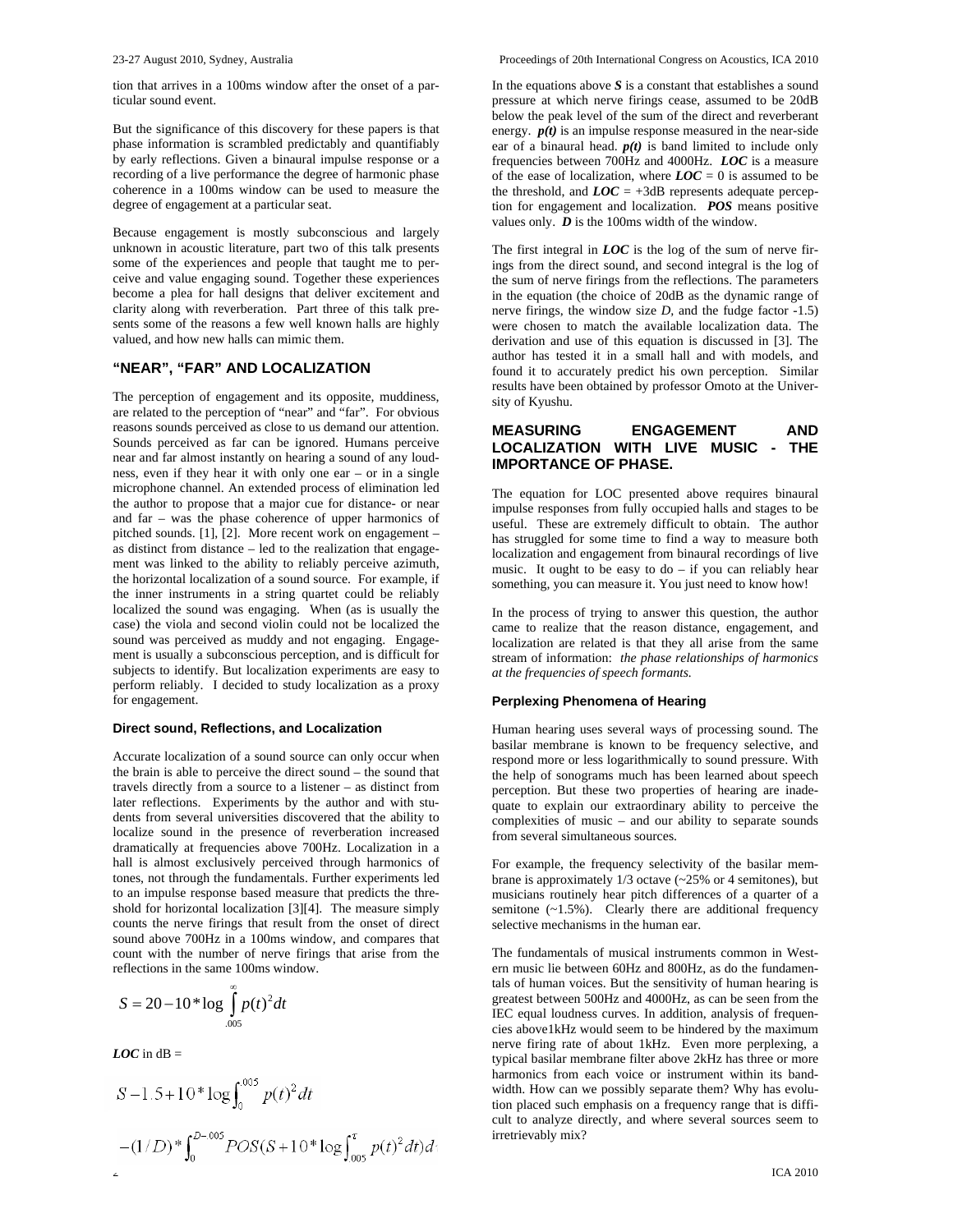But in a good hall I can detect the azimuth, pitch, and timbre of three or more musicians at the same time, even in a concert where musicians such as a string quartet subtend an angle of +-5 degrees or less! (The ITDs and ILDs at low frequencies are miniscule.) Why do some concert halls prevent me from hearing the inner voices of a quartet?

As a further example, the hair cells in the basilar membrane respond mainly to negative pressure – they approximate halfwave rectifiers, which are strongly non-linear devices. How can we claim to hear distortion at levels below 0.1% ?

Why do so many creatures – certainly all mammals – communicate with sounds that have a defined pitch? Is it possible that pitched sounds have special importance to the separation and analysis of sound?

#### **Answer – it's the phases of the harmonics!**

Answers to these perplexing properties of hearing become clear with two basic realizations:

*1. The phase relationships of harmonics from a complex tone contain more information about the sound source than the fundamentals.*

*2. And these phase relationships are scrambled by early reflections.*

For example: my speaking voice has a fundamental of 125Hz. The sound is created by pulses of air when the vocal chords open. All the harmonics arise from this pulse of air, which means that exactly once in a fundamental period all the harmonics are in phase.

A typical basilar membrane filter at 2000Hz contains at least four of these harmonics. The pressure on the membrane is a maximum when these harmonics are in phase, and reduces as they drift out of phase. The result is a strong amplitude modulation in that band at the fundamental frequency of the source. When this modulation is below a critical level, or noise-like, the sound is perceived as distant and not engaging.



Figure 1: Top trace: The motion of the basilar membrane at a region tuned to 1600Hz when excited by a segment of the word "two". Bottom trace: The motion of a 2000Hz portion of the membrane with the same excitation. The modulation is different because there are more harmonics in the higher frequency band. In both bands there is a strong (20dB) amplitude modulation of the carrier, and the modulation is largely synchronous between the two bands.

#### **Amplitude Modulation**

The motion of the basilar membrane above 1000Hz as shown in figure 1 appears to be that of an amplitude modulated carrier. Demodulation of an AM radio carrier is achieved with a diode – a half-wave rectifier – followed by a low pass filter. Although the diode is non-linear, radio demodulation recovers linear signals, meaning that sounds in the radio from several speakers or instruments are not distorted or mixed together. A similar process occurs when the basilar membrane decodes the modulation induced by the phase relationships of harmonics. Harmonics from several instruments can occupy the same basilar region, and yet the modulations due to each instrument can be separately detected.

Both in an AM radio and in the basilar membrane the demodulation acts as a type of sampling, and alias frequencies are detected along with the frequencies of interest. In AM radio the aliases are at high frequencies, and can be easily filtered away. The situation in the basilar membrane is more complicated – but can still work successfully. This issue is discussed in [3].

Figure 2 shows a model of the basilar membrane which includes a quasi-linear automatic gain control circuit (AGC), rather than a more conventional logarithmic detector. The need for an AGC is discussed in [3], but in other ways the model is fairly standard. The major difference between the model in figure 2 and a standard model is that the modulations in the detected signal are not filtered away. They hold the information we are seeking.



Figure 2: A basilar membrane model based on the detection of amplitude modulation. This model is commonly used in hearing research – but the modulation detected in each band is normally not considered important.

There is one output from figure 2 for each (overlapping) frequency region of the membrane. We have converted a single signal – the sound pressure at the eardrum - into a large number of neural streams, each containing the modulations present in the motion of basilar membrane in a particular critical band.

How can we analyze these modulations? If we were using a numeric computer some form of autocorrelation might give us an answer. But autocorrelation is complex – you multiply two signals together – and the number of multiplications is the square of the number of delays. If you wish to analyze modulation frequencies up to 1000Hz in a 100ms window more than 40,000 multiplies and adds are needed

 I propose that an analyzer based on neural delay lines and comb filters is adequate to accomplish what we need. Comb filters are capable of separating different sound sources into independent neural streams based on the fundamental pitch of the source, and they have high pitch acuity. Comb filters have interesting artifacts – but the artifacts have properties that are commonly perceived in music. A comb filter with 100 sum frequencies in a 100ms window requires no multiplies, and only 2000 additions. The number of or taps (dendrites) needed is independent of the delay of each neuron –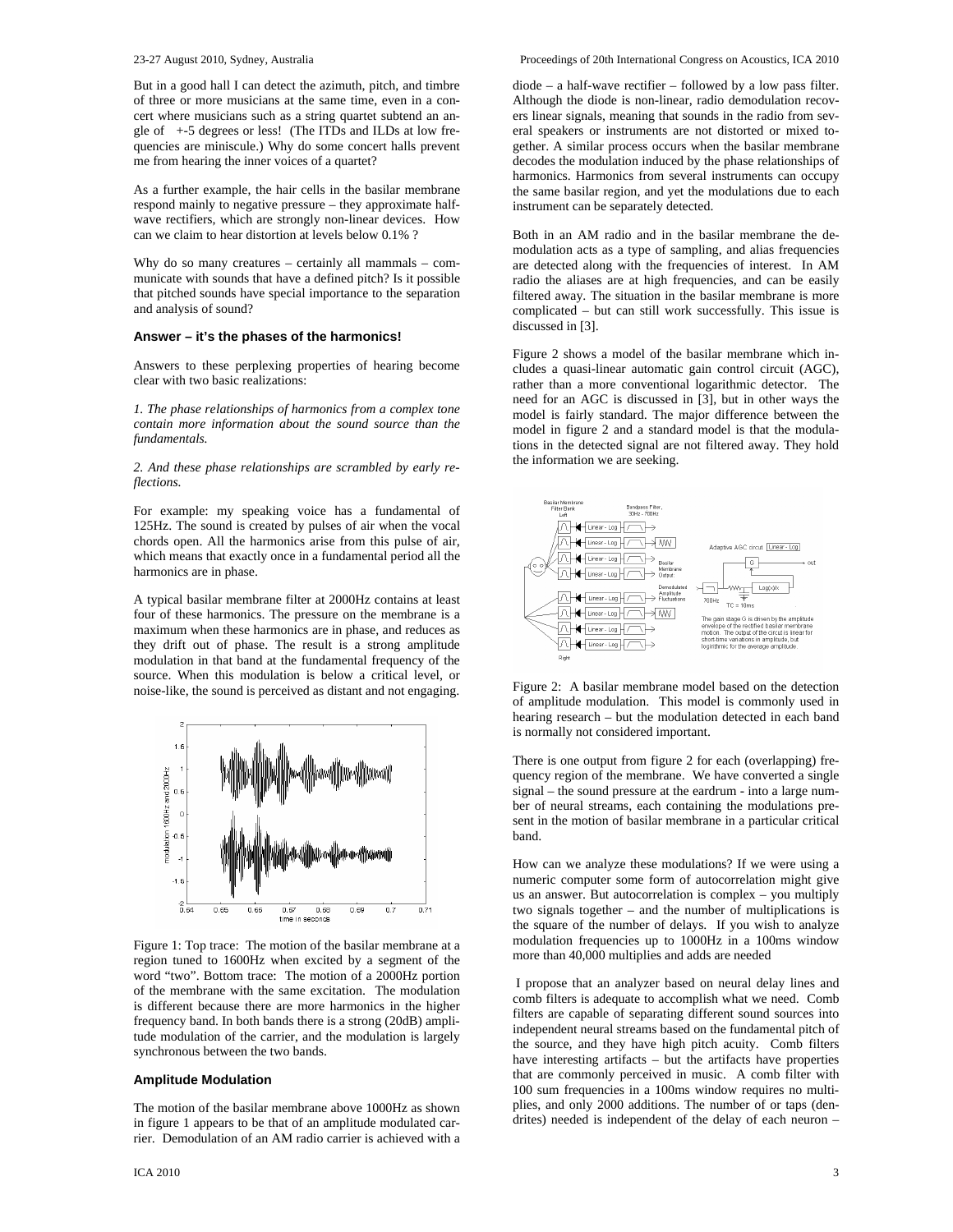which means in this model that the number of arithmetic operations is independent of the sample rate.



Figure 3: A comb filter analyzer showing two tap periods, one a period of four neural delay units, and one of five neural delay units. In human hearing such a delay line would be 100ms long, and be equipped with perhaps as many as 100 tap sums, one for each frequency of interest. There is one analysis circuit for each overlapping critical band. I have chosen a sample rate of 44.1kHz for convenience, which gives a neural delay of 22us.

Figure 3 shows the analyzer that follows the basilar membrane circuit in the author's model. The analyzer is driven by the amplitude modulations created by the phase coherence of harmonics in a particular critical band. When the fundamental frequency of a modulation corresponds to the period of one of the tap sums, the modulations from that source are transferred to the tap sum output, which becomes a neural data stream specific to that fundamental. The analysis circuit separates the modulations created by different sound sources into independent neural streams, each identified by the fundamental frequency of the source.

If we use a 100ms delay window and plot the outputs of the tap sums as a function of their frequency, we see that the analyzer has a frequency selectivity similar to that of a trained musician – about 1%, or  $1/6^{th}$  of a semitone.



Figure 4: The output of the analysis circuit of figure 3 after averaging the tap sums of six 1/3 octave bands from 700Hz to 2500Hz. Solid line: The modulations created by the harmonics of pitches in a major triad – 200Hz, 250Hz, and 300Hz. Dotted line: The modulations created by harmonics of the pitches from the first inversion of this triad – 1500Hz, 200Hz, and 250Hz. Note the patterns are almost identical, and in both cases there is a strong output at the root frequency (200Hz) and its subharmonic at 100Hz.

Figure 4 shows one of the principle artifacts – and musical advantages – of the comb filter used as an analyzer. The advantage is that the comb filter inherently repeats triadic patterns regardless of inversions or octave, and produces similar output patterns for melodies or harmonies in any key.

The reason for this advantage – and a possible disadvantage – is that the tap sums are equally sensitive to the frequency corresponding to their period and to harmonics of that frequency. In practice this means that there is an output on a tap sum which is one octave below the input frequency. The subharmoic is not perceived, which suggests that the perception is inhibited because of the lack of output from a region of the basilar membrane sensitive to this fundamental frequency (in this case 100Hz).

The comb filter analyser is composed of simple neural elements: nerve cells that delay their output slightly when excited by an input signal, and nerve cells that sum the pulses present at their many inputs. The result is strong rate modulations at one or more of the summing neurons, effectively separating each fundamental pitch into an independent neural stream.

Not only is the fundamental frequency of each pitch at the input determined to high accuracy, once the pitches are separated the amplitude of the modulations at each pitch can be compared across critical bands to determine the timbre of each source independently.

The modulations can be further compared between the two ears to determine the interaural level difference (ILD) and the interaural time delay (ITD). The ILD of the modulations is a strong function of head shadowing, because the harmonics which create the modulations are at high frequencies, where head shadowing is large. This explains our abilities to localize to high accuracy, even when several sources subtend small angles.

Simple experiments by the author have shown that humans can easily localize sounds that have identical ITD at the onset of the sound, and identical ILDs, but differ in the ITD of the modulations in the body of the sound, even if the bandwidth of the signal is limited to frequencies above 2000Hz. A demonstration of this ability using pink noise is on the author's web-site.

#### **WHY THE HEARING MODEL IS USEFUL**

The hearing model presented here need not be entirely accurate to be useful to the study of acoustics. The most important aspect of the model is that is demonstrates that many of the perplexing properties of human hearing can be explained by the presence of information in harmonics above 700Hz, that this information can be extracted with simple neural circuits, and that this information is lost when there are too many reflections.

Our model detects and analyses modulations present in the motion of many overlapping regions (critical bands) on the basilar membrane. Although the detection process is nonlinear, as in AM radio the modulations themselves are (or can be) detected linearly. The analysis process creates perhaps as many as one hundred separate neural streams from each critical band. But most of these streams consist of low amplitude noise. A few of the outputs will have high amplitude coherent modulations, each corresponding to a particular source fundamental. The frequency selectivity is very high – enabling the pitch to be determined with accuracy. The brain can ana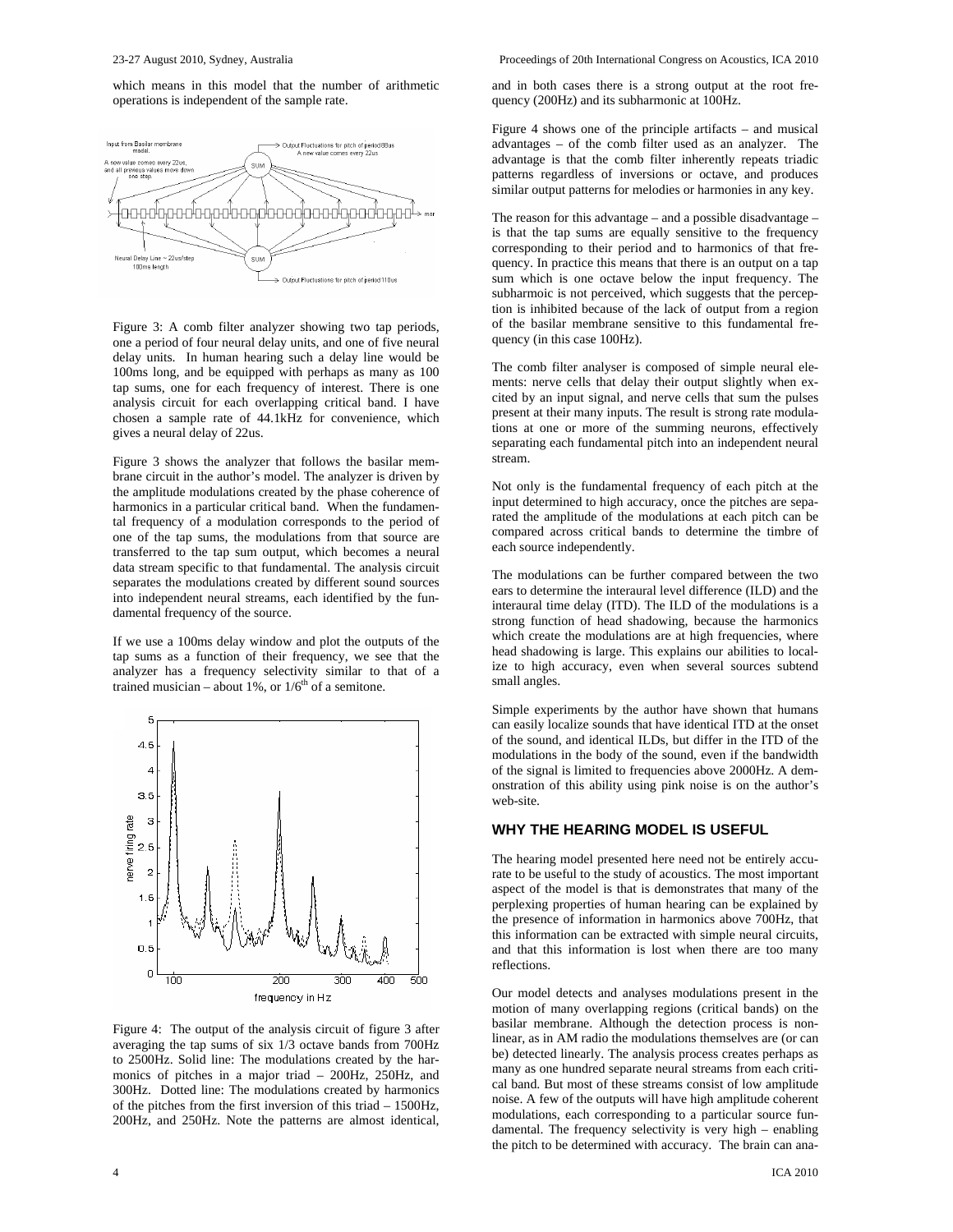lyse the outputs from a single pitch across critical bands to determine timbre, and between ears to determine azimuth.

The length of delay line in the analyser  $(-100)$  was chosen to match our data on source localization. As the length of the delay line increases the pitch acuity increases – at the cost of reduced sensitivity and acuity to sounds (like speech) that vary rapidly in pitch. Tests of the model have shown 100ms to be a good compromise. As we will see, the model easily detects the pitch-glides in speech, and musical pitches are determined with the accuracy of a trained musician. The comb filter analyser is fast. Useful pitch and azimuth discrimination is available within 20ms of the onset of a sound, enabling a rapid response to threat.

But the most important point for these papers is that the fine perception of pitch, timbre, and azimuth all depend on phase coherence of upper harmonics, and that the acuity of all these perceptions is reduced when coherence is lost. When coherence is lost the brain must revert to other means of detecting pitch, timbre, and azimuth. When the coherence falls below a critical level a sound source is perceived as distant – and not engaging.

The degree of coherence in harmonics is a physical property. The model presented above can be used to measure coherence, and this measure can be useful in designing halls and opera houses.

### **THE EFFECTS OF REFLECTIONS ON HARMONIC COHERENCE**

**The discrimination of pitch** 



Figure 5: The syllables "one" to "ten" in the 1.6kHz to 5kHz bands. Note that the voiced pitches of each syllable are clearly seen. Since the frequencies are not constant the peaks are broadened – but the frequency grid is 0.5%, so you can see that the discrimination is not shabby.



Figure 6: The same syllables in the presence of reverberation. The reverberation used was composed of an exponentially decaying, spatially diffuse, binaural white noise. The noise had a reverberation time (RT) of 2 seconds, and a direct to reverberant ratio (D/R) of -10dB. Although the peak amplitude of the modulations is reduced, most of the pitch-glides are still visible. The sound is clear, close, and reverberant.



Figure 7: The same as figure 6, but with a reverberation time of 1 second, and a D/R of -10dB. The shorter reverberation time puts more energy into the 100ms window, reducing the phase coherence at the beginning of each sound. Notice that many of the pitch-glides and some of the syllables are no longer visible. The sound is intelligible, but muddy and distant.

#### **The discrimination of horizontal direction (ILD)**



Figure 8: The modulations from two violins playing a semitone apart in pitch, binaurally recorded at +-15 degrees azimuth. The top picture is the left ear, the bottom picture is the right ear. Note the higher pitched violin (which was on the left) is hardly visible in the right ear. There is a large difference in the ILD of the modulations.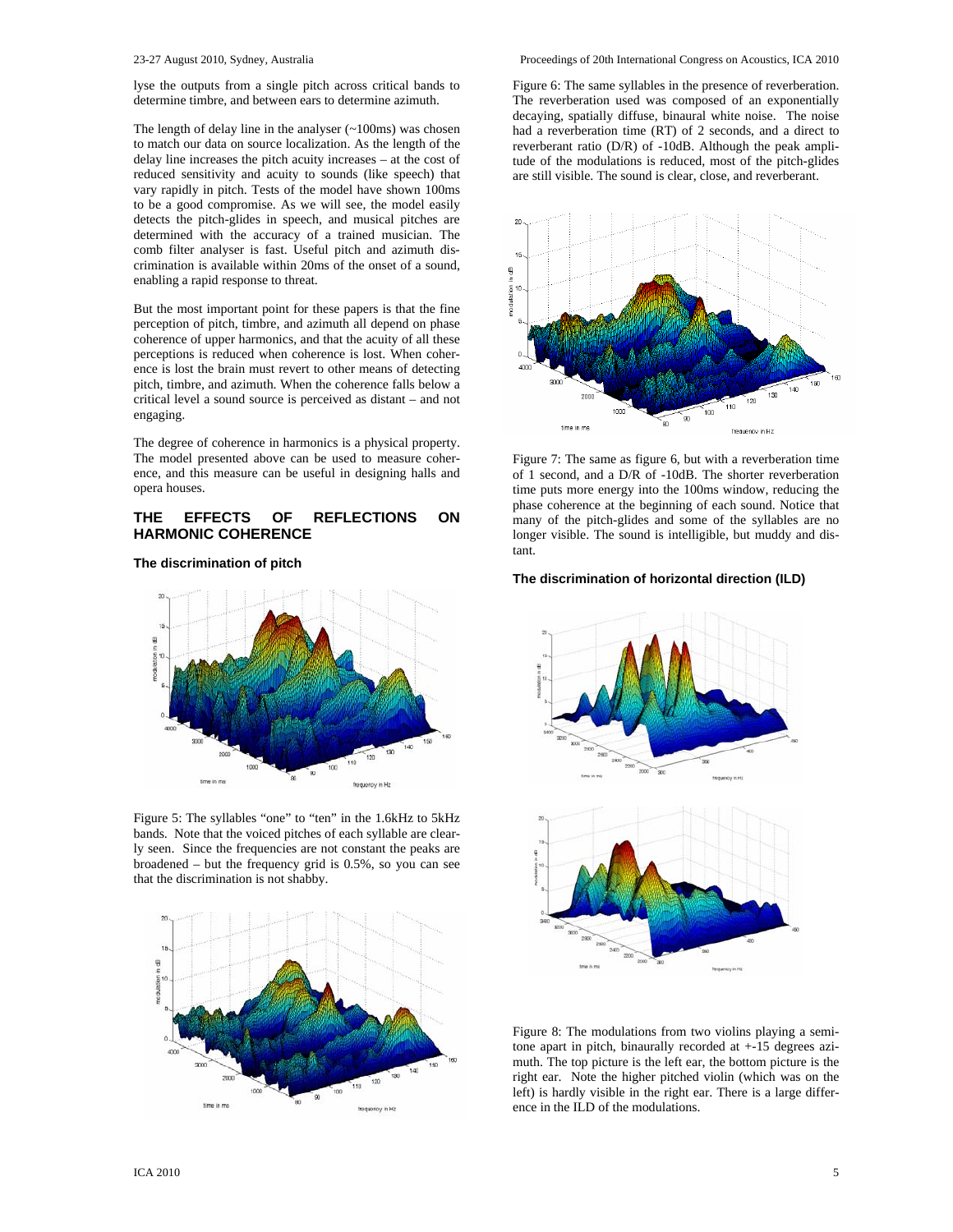

Figure 9: The same picture as the top of figure 8, but with the 1 second RT of figure 7. Note the difference in ILD is far less. The pitch of the higher frequency violin can still be determined, but the two violins are perceived as both coming from the centre. The azimuth information is lost.

#### **Timbre – comparing modulations across critical bands**

Once sources have been separated by pitch, we can compare the modulation amplitudes at a particular frequency across each 1/3 octave band, from (perhaps) 500Hz to 5000Hz. The result is a map of the timbre of that particular note – that is, which groups of harmonics or formant bands are most prominent. This allows us to distinguish a violin from a viola, or an oboe from a clarinet.

I modified my model to select the most prominent frequency in each 10ms time-slice, and map the amplitude in each 1/3 octave band for that frequency. The result is a timbre map as a function of time.



Figure 10: Timbre map of the syllables "one" and "two". All bands show moderate to high modulation, and the differences in the modulation as a function of frequency identify the vowel. Note the difference between the "o" sound and the "u" sound.



Figure 11: Timbre map of the signal in figure 11, but with a 2 second RT at a D/R of -10dB. Although there is less modulation the timbre pattern of both syllables is almost identical to Figure 10, where no reverberation is present.



Figure 12: The same as figure 11, but with a 1 second RT. Note that the timbre information is mostly lost. The speech is intelligible – but the primary perception is that the timbre is different – and that the sound is muddy.

# **SUMMARY OF PART ONE**

We postulate that the human ear has evolved not only to analyze the average amplitude of the motion of the basilar membrane, but also fluctuations or modulations in the amplitude of the basilar membrane motion when the membrane is excited by harmonics above 1000Hz. These modulations are at low frequencies, and easily analyzed by neural circuits. As long as the phases of the harmonics that create the modulations are not altered by reflections, the modulations from several sources can be separated by frequency and separately analyzed for pitch, timbre, azimuth, and distance.

The modulations – especially when separated – carry more information about the sound sources than the fundamental frequencies, and allow precise determination of pitch, timbre, and azimuth.

The phases of the harmonics that carry this information are scrambled when the direct sound from the source is combined with reflections from any direction. However if the amplitude of the sum of all reflections in a 100ms window starting at the onset of a sound is at least 3dB less than the amplitude of the direct sound in that same window the brain is able to perceive the direct sound separately from the reverberation, and timbre and azimuth can be perceived. The